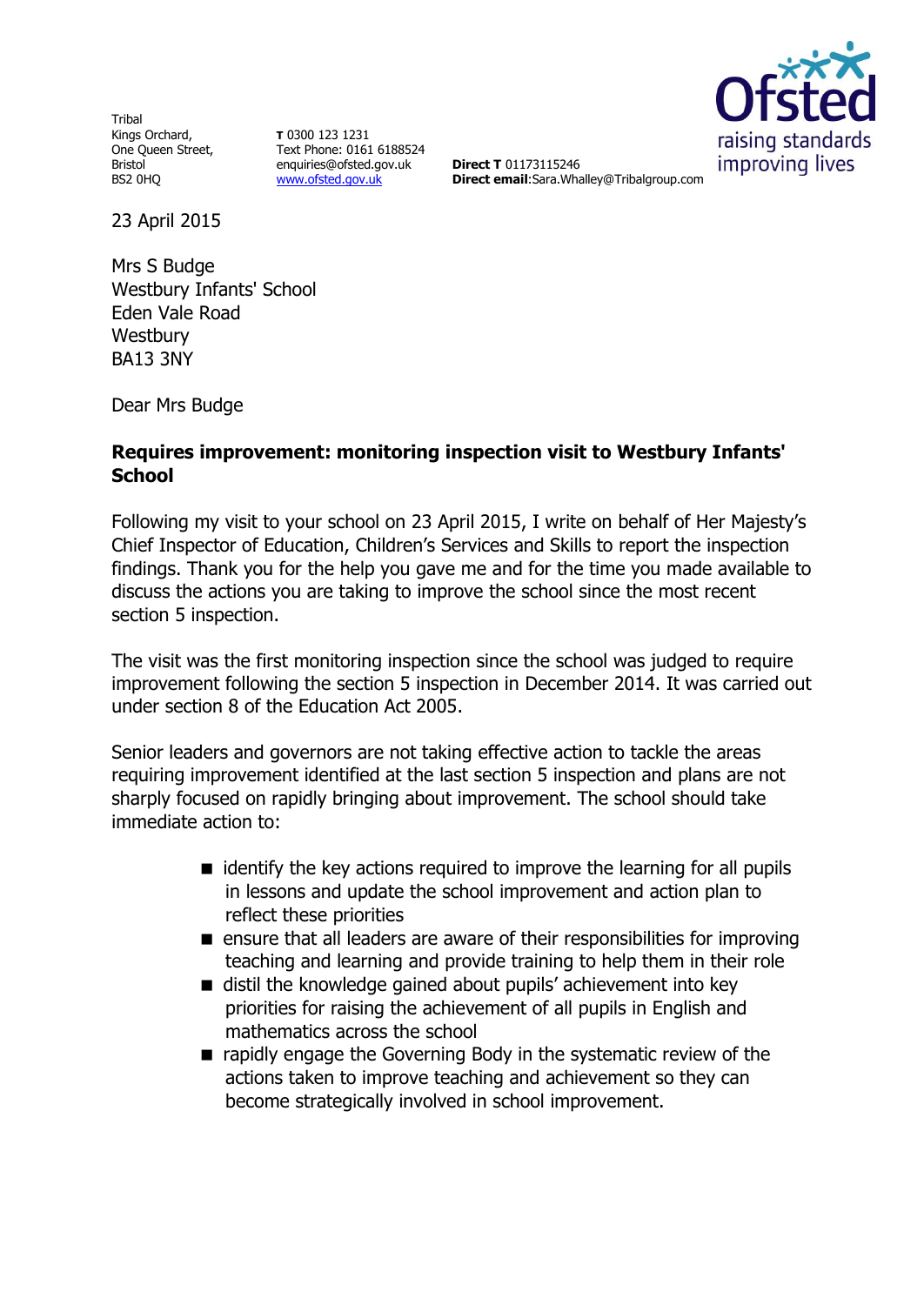

# **Evidence**

During the inspection, meetings were held with the headteacher, senior leaders and two members of the Governing Body to discuss the action taken since the last inspection. The inspector had a telephone discussion with the Wiltshire improvement adviser who is providing support and challenge to the school leaders. The inspector visited all classes with the headteacher to observe lessons. A review of the school's most recent progress data and a scrutiny of pupils' books from all year groups was undertaken jointly with the headteacher. The school improvement and action plan was evaluated.

# **Context**

Since the last inspection four governors have been recruited. Temporary staff teach three classes. The final composition of the senior leadership team is pending interviews immediately following this visit.

# **Main findings**

The school improvement and action plan lacks at its heart a clear outline of how teaching and learning are to get better and what aspects of pupils' achievement are to improve if pupils are to reach and exceed age appropriate expectations. It sets out clearly the processes you have implemented to check on pupils' progress. The professional development opportunities for staff are identified in the plan and you have worked closely with your adviser to build links with other schools to support this programme. The plan lacks an explanation of how good practice is to be shared with staff and checked up on. It does not detail how subject leaders contribute to the improvement of teaching and learning which was borne out in discussions with school leaders. Consequently too much of the work to improve the school rests with you and capacity is not building quickly enough in other senior leaders.

Your observations of the effectiveness of learning in lessons and during a scrutiny of books were accurate. The common format for lesson planning helps you appraise the extent to which learning activities challenge all groups of pupils. Teaching lacks a sharp focus on what skills are learnt and does not provide enough structure to help pupils' thinking. Consequently, pupils are not mastering skills quickly enough in writing and mathematics.

You have successfully implemented a number of changes that demonstrates your determination to improve the effectiveness of the school. Pupils' handwriting and presentation have improved following the whole school focus on these elements of writing. The management of pupils' behaviour in lessons is much improved because teachers adhere to the whole school policy. Consequently, the atmosphere in lessons is more purposeful than at the last inspection. You recognise that pupils' attitudes to learning are not always positive and in very nearly all the lessons we observed there were pupils who did not get involved in their learning.